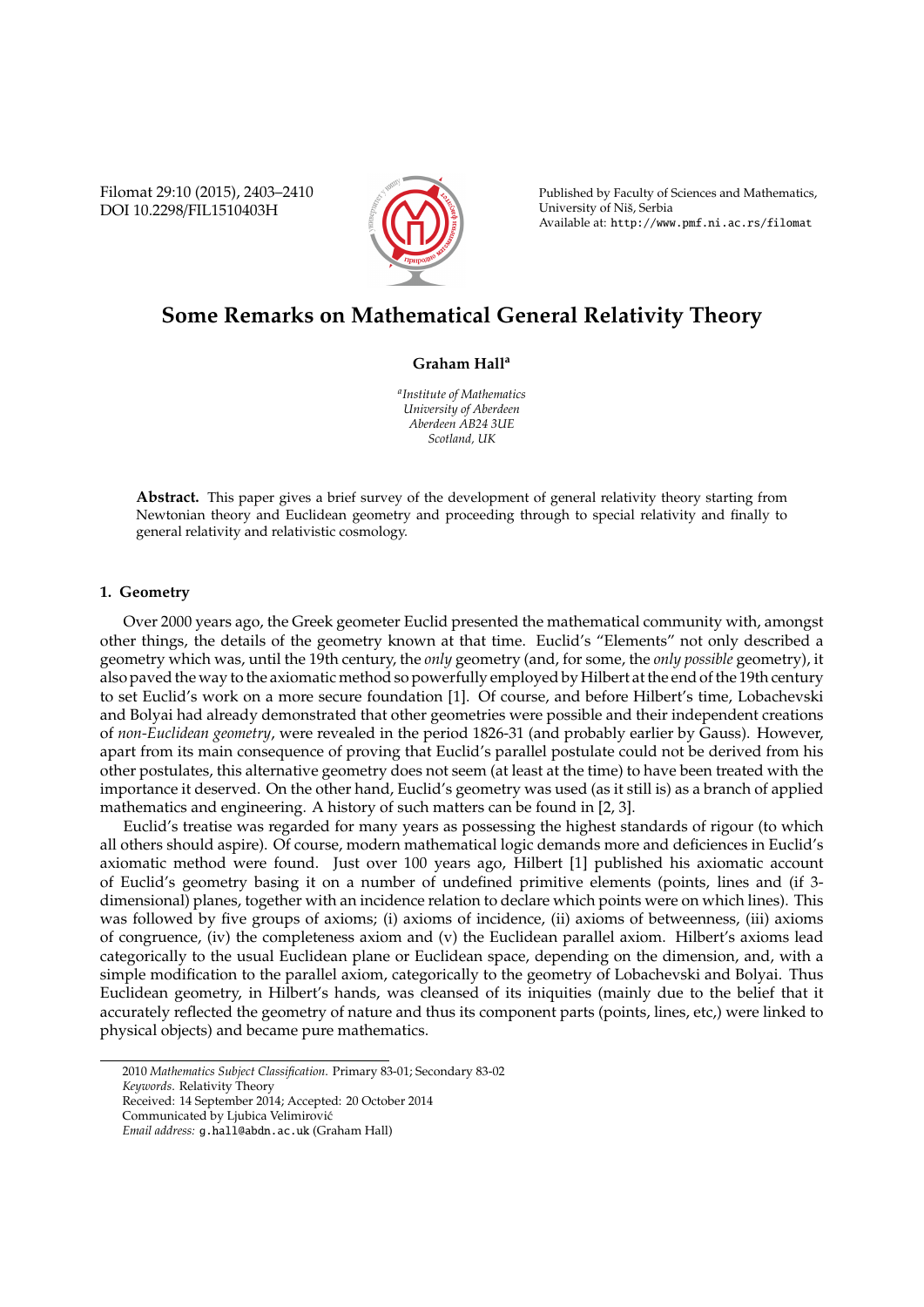#### **2. Classical Newtonian Theory**

Perhaps the first serious study of "natural philosophy" or "physics" came first with Galileo and, especially, with Newton. Restricting consideration to the description of the motion of particles, the "space" through which such particles were moving was naturally assumed, in some sense, to satisfy the rules of Euclidean geometry. Of course, one needed also to have some means of measuring the time taken by particles to move from one point to the next. Newton chose what is now known as "absolute time". This can be thought of in the following way. Let *E* be the *universe of events*, that is the set of all the events that could possibly be with an event being identified by its position in space and its (absolute) time of occurrence. Then, absolute time is a function  $T : E \to \mathbb{R}$  and for  $p \in E$ ,  $T(p)$  is the absolute time of *p*. To set this up in a practical way, it is assumed that one can construct as many "good clocks" as required in *E* and with the property that a good clock at *p* reads time  $T(p)$ . The "simultaneity spaces" of the function *T* are the sets of the form  $S_t \equiv T^{-1}{t}$  for some time  $t \in \mathbb{R}$ . To complete the picture one now assumes that each set *S<sup>t</sup>* admits the structure of 3-dimensional Euclidean geometry in the sense of Hilbert and that it admits Cartesian coordinates *x*, *y*, *z* such that the lines and planes of Hilbert's structure are given by the usual linear relations between these coordinates with a unit of length chosen consistent with the usual one on each of these axes. Such a choice of space coordinates on each set *S<sup>t</sup>* (together with the absolute time function) constitute an *observer* although, it must be added, not necessarily a particularly good one, since no mention has been made of how the sets *S<sup>t</sup>* are "joined together" (see [5]). However, the important point that each observer assigns the same absolute time to each event in *E*, is noted.

In Newtonian theory, it is assumed that one can tell the difference between a "real" force, such as a gravitational or electromagnetic force, and an "inertial" force, such as arises from certain motions of the observer, and this gives rise to the idea of a "free" particle (one upon which no real forces act) and of an *inertial observer* (who experiences no inertial forces). Such assumptions derive from the Newtonian concept of *absolute space* (and, it must be admitted, are difficult to justify). Roughly speaking, an inertial observer chooses the Cartesian coordinates  $x, y, z$  in each  $S_t$  such that  $x, y, z, t$ , with  $t$  absolute time, first give a global chart for a manifold structure on *E* and second that the path of any free particle is given by  $t \to \mathbf{r}(\mathbf{t}) = (x(t), y(t), z(t))$  with *x*, *y* and *z* linear functions of absolute time *t* and  $\mathbf{r}(\mathbf{t})$  the position vector of the particle (and so the particle velocity  $\dot{\mathbf{r}}$  is a constant vector). If  $x(t)$ ,  $y(t)$  and  $z(t)$  are constant functions the particle is at rest for this observer. It is also assumed that the collection of all such charts for these inertial observers gives rise to a smooth manifold structure for *E*. Thus, for inertial observers, the straight lines of Euclidean geometry in each *S<sup>t</sup>* play a fundamental role in the physics in that they coincide, in the above sense, with the paths of free particles. Similar remarks apply also to their role in describing the paths of light within Maxwell's theory. Any particle *P* with mass *m* (this is the inertial mass of *P*—see the next paragraph) will, for any inertial observer, then satisfy Newton's second law *m***˙r** = **f** where a dot stands for a time derivative and **f** is the real force vector acting on *P*. As it stands this equation merely serves as a definition of the real force; its real importance arises when this force is independently specified as, for example, a gravitational force based on Newton's inverse square law.

There are infinitely many inertial observers and their coordinates are connected by the usual Galilean coordinate transformations. Then any two inertial observers are either mutually at rest or move with constant velocity one with respect to the other and thus view the physics of Newton's second law in essentially the same way. (An intuitive way of looking at this is to appeal to Newton's concept of "absolute space" and to think of one of these inertial observers as being at rest in absolute space and to ascribe inertial forces as arising for some other (non-inertial) observer due to the acceleration of this latter observer with respect to absolute space. In fact it does not matter which inertial observer is chosen to "represent" absolute space and, in this sense, there are many "absolute spaces".) This is part of the *Newtonian Principle of Relativity* this latter being, roughly speaking, the inability to distinguish one event in *E* from any other and the inability to distinguish one inertial frame from any other by means of *mechanical phenomena*. If one tried to extend these mechanical phenomena to include Maxwell's electromagnetic theory a special family of inertial observers would be singled out, any two of which are mutually at rest with respect to each other, and may be thought of as being at rest in the ether (absolute space?) or, equivalently, as that special family of inertial observers who, using their space and time coordinates, measure the speed of light to be the same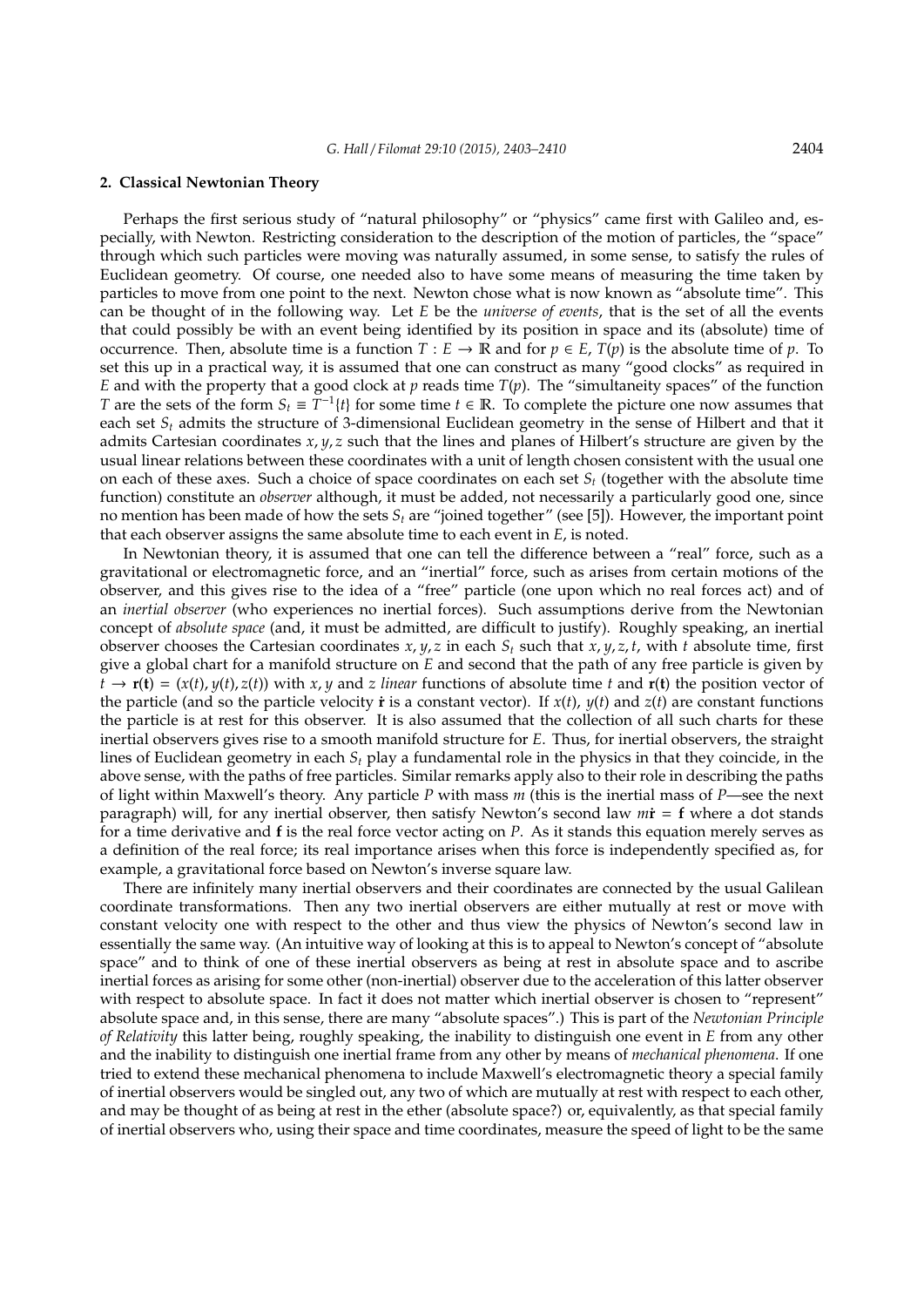in all directions. Clearly this fails for observers in motion with respect to this special family and thus no such extension of Newton's principle to electromagnetic phenomena is possible.

There is one rather special result from Newtonian theory which should be mentioned here. In the study, within Newtonian theory, of the gravitational interaction between two particles *M* and *m* if one focusses attention on *m* in the gravitational field of *M* one can identify three types of "mass" parameters for a particle; the "active" gravitational mass,  $m_{AG}$ , of  $m$  (the measure of  $m$ 's power of gravitational attraction), the "passive" gravitational mass, *mPG*, of *m* (*m*'s susceptibility to being attracted) and the inertial mass, *m<sup>I</sup>* , of *m* (the resistance of *m* to being accelerated), with similar symbols for *M*. Then Newton's second and third laws give in any inertial frame

$$
\frac{GM_{AG}m_{PG}}{r^2} = m_l A \qquad \frac{GM_{AG}m_{PG}}{r^2} = \frac{Gm_{AG}M_{PG}}{r^2} \tag{1}
$$

where *G* is Newton's gravitational constant, *r*is the distance between *m* and *M* measured from simultaneous positions of *M* and *m* and *A* is the acceleration of *m* in that frame. The second of these shows that  $\frac{M_{AG}}{M_{PG}} = \frac{m_{AG}}{m_{PG}}$ positions of *M* and *m* and *H* is the acceleration of *m* in that Hame. The second of these shows that  $M_{PG} = m_{PG}$  and so, by the arbitrariness of *M* and *m* and the place and time of the interaction, the ratio of a active and passive gravitational masses is the same for all particles and hence, by a suitable choice of units, one may set  $m_{AG} = m_{PG} = m_G$  where  $m_G$  is the *gravitational* mass of *m*, and similarly for *M*. Regarding the first equation in (1) the experiments of Eotvos, Dicke and many others have shown, with an extraordinary degree of accuracy, that with *M* and *r* fixed in the above equation the acceleration *A* of *m* is independent of the particle *m*. This is easily checked to be equivalent to any such ratio  $\frac{m_l}{m_G}$  being independent of *m* and hence to the ability to choose the units of inertial and gravitational mass such that any particle's inertial and gravitational masses are equal,  $m_G = m_I$ , (and hence only one mass parameter is required). In other words there is no unambiguous gravitational field of *force* at the place and time where *m* is but, rather, a well-defined *gravitational acceleration* at that event for this fixed gravitational field; any particle at this event would experience the same gravitational acceleration as *m*. Since Newton's second law is a second order differential equation, such an acceleration uniquely determines the subsequent motion of *m* given *m*'s initial space-time place and initial velocity. In this sense, the gravitational force is indiscriminate, imparting the same acceleration to *all* bodies at a fixed space-time point in a fixed gravitational field. This is (one form of) the *Newtonian principle of equivalence* and appears as a theorem in Newton's theory.

## **3. Special Relativity**

A number of optical experiments conducted at the end of the 19th century started to worry the physics community. The most famous of them all was the Michelson-Morley experiment which was performed several times in this period. The important and simple consequence of this experiment can be summed up by the remarks that (i) it involved light beams and assumed the existence of the so-called "ether", and that (ii) if one dealt with the mathematics of the experiment using the Galilean transformations and traditional electromagnetic theory a contradiction was obtained. This contradiction could be removed by assuming that the speed of light is independent of the (inertial) observer measuring it but, of course, this contradicts the addition laws for relative velocity arising from the Galilean transformations. Other possible explanations were suggested but easily rejected. In fact, it is not obvious how this contradiction can be avoided without rejecting Newton's absolute time. Einstein (and without making any direct mention of the Michelson-Morley experiment) suggested that absolute time be rejected and that each inertial observer *O* has its own "personal" time with which to operate without essentially changing the classical idea of such an inertial observer [14]. This personal time is assumed to be in agreement, in an obvious sense, with good clocks *at rest* with respect to *O*. Further, if *O* and *O'* are any inertial observers with respective time coordinates  $T_O: E \to \mathbb{R}$  and  $T_{O'}: E \to \mathbb{R}$  and if a good clock at rest for *O* is chosen and put into coincidence with, and at rest with respect to, a good clock for *O'* these two clocks, whilst not necessarily showing the same time, would tick with the same *unit* of time. Thus an inertial observer *O* has a coordinate system consisting of its time coordinate  $T<sub>O</sub>$  and space coordinates  $x$ ,  $y$ ,  $z$  set up, as in the previous Newtonian case, in the Euclidean simultaneity spaces  $T_O^{-1}(t)$ . Again this gives a global chart for  $\vec{E}$  but the usual concept of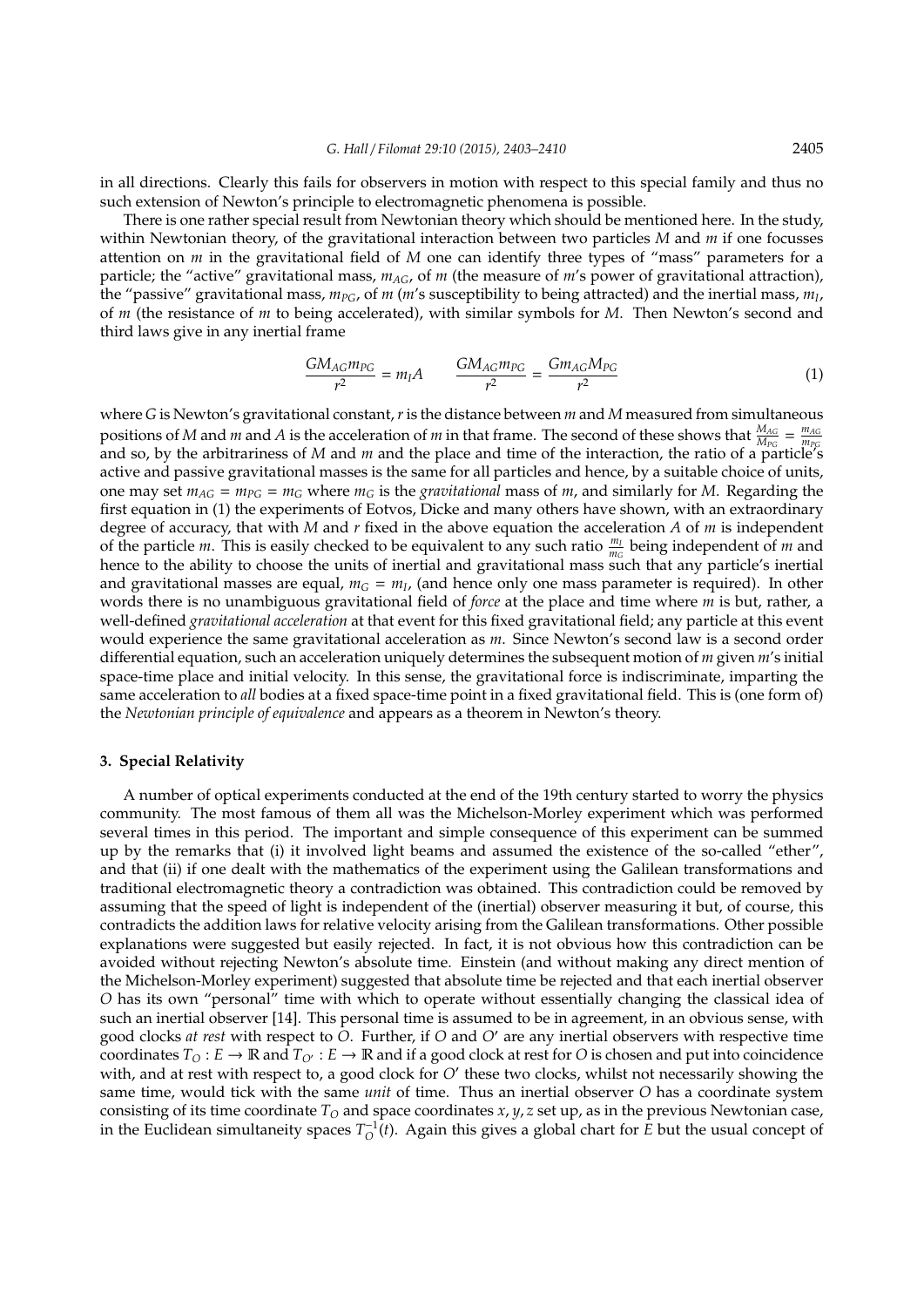"simultaneity" between observers is now lost. It is assumed that the collection of all such charts gives a smooth manifold structure for *E*.

Another assumption made is that if any inertial observer *O* computes the speed of any beam of light using its time coordinate  $T<sub>O</sub>$  and its space coordinates as described above, together with Euclidean geometry, the result would be independent of the position and velocity of the source and direction of the beam of light, *and also of the observer O.* An important consequence of this is the following. Suppose  $p \in E$  and O and O' are inertial observers for each of whom *p* has coordinates (0, 0, 0, 0). Let another event *p* <sup>0</sup> have coordinates *x*, *y*, *z*, *t* for *O* and *x'*, *y'*, *z'*, *t'* for *O'*. Suppose that  $x^2 + y^2 + z^2 - c^2t^2 = 0$  where *c* is the (unambiguous) speed of light. Then a photon of light could pass through *p* and *p'* for *O* and hence for *O'* also. Thus  $x^{2^2} + y'^2 + z'^2 - c^2t'^2 = 0$ . From this one may argue that a metric, denoted  $\eta$ , may be set up on the tangent space  $T_pE$  to *E* at each  $p \in E$  and which, in the coordinates *x*, *y*, *z*, *ct* (noting the change of the time coordinate from *t* to *ct*), has (Lorentz signature with) components diag(1, 1, 1,−1). This is the *Minkowski metric*. It then follows from the above photon argument that the collection of *null* vectors (the *null cone*) at  $p$ ,  $N_p \equiv \{v : \eta(v, v) = 0\}$ , in each tangent space  $T_pE$  to  $E$  at  $p$  is independent of the inertial observer. Thus a consequence of losing the concept of absolute time is the gaining of this null cone structure on *E*. It turns out that the equivalent of those Galilean transformations which fix the space origin for some Newtonian inertial observer are those linear transformations which fix the space origin of *O* and, in the above sense, "preserve" the null cone. One is here inclined to stress the elegant work of Minkowski on which the 4−dimensional formulation of special relativity is heavily based (and which can be found in both the original German and in English translation in [7]).

Einstein added to these assumptions the (Einstein) principle of relativity which, like Newton's, assumes the indistinguishability of events in *E* but which extends Newton's by insisting that *no experiment whatsoever* can distinguish one inertial observer from another and the consequence of these assumptions is Einstein's Special Theory of Relativity. The "invariance" of the speed of light removes the problem arising from the Michelson-Morley experiment and also the ambiguity of the constant *c* occurring in Maxwell's equations for the electromagnetic field for *each* observer. The coordinate transformations between the inertial observers which result (the equivalent of the Galilean transformations) are the celebrated Lorentz transformations. A simple recalculation of the velocity addition laws for motion using the Lorentz transformations is then seen to be consistent with the assumption regarding the speed of light. One consequence of special relativity theory is not, as some authors would have us believe, that the ether is "disproved" but rather that the ether is abandoned since it does not seem to be an observable in physics.

#### **4. General Relativity Theory**

Special relativity is a theory of empty space (vacuum) except possibly for the existence of (weak) electromagnetic fields and a few tests particles. It regards space-time mathematically, from the point of view of any inertial observer, as the manifold  $M = \mathbb{R}^4$  with a global metric  $\eta$  with components  $\eta_{ab} = \text{diag}(1, 1, 1, -1)$ . The nature of the Lorentz transformations shows that (*M*, η) is homogeneous and isotropic admitting, since R<sup>4</sup> is simply connected in its usual topology, the maximal 10−dimensional Lie algebra of Killing vector fields. It is a kinematical theory of (empty) space-time based on the properties of the speed of light. Special relativity theory has turned out to be very successful and, further, suggests how a more comprehensive theory sufficient to embrace gravitational fields may be constructed from it. This is Einstein's general theory of relativity. It is, however, first noted that Euclidean geometry is important in the setting up of both classical Newtonian theory and special relativity. This is clearly reflected in the Euclidean nature of the simultaneity spaces in each of these theories. (It could have been that "nature" had chosen some other geometry for each of these simultaneity spaces to determine the paths of free particles and light beams!) Second, the choice of Euclidean geometry in these simultaneity spaces is, together with the assumed "time homogeneity", responsible for the space-time homogeneity property in each theory since 3−dimensional Euclidean geometry itself has a maximal 6−dimensional Killing algebra.

The Newtonian principle of equivalence and the experiments of Eotvos et al referred to earlier reveals the indiscriminate nature of gravitational fields and their ability to impart an unambiguous acceleration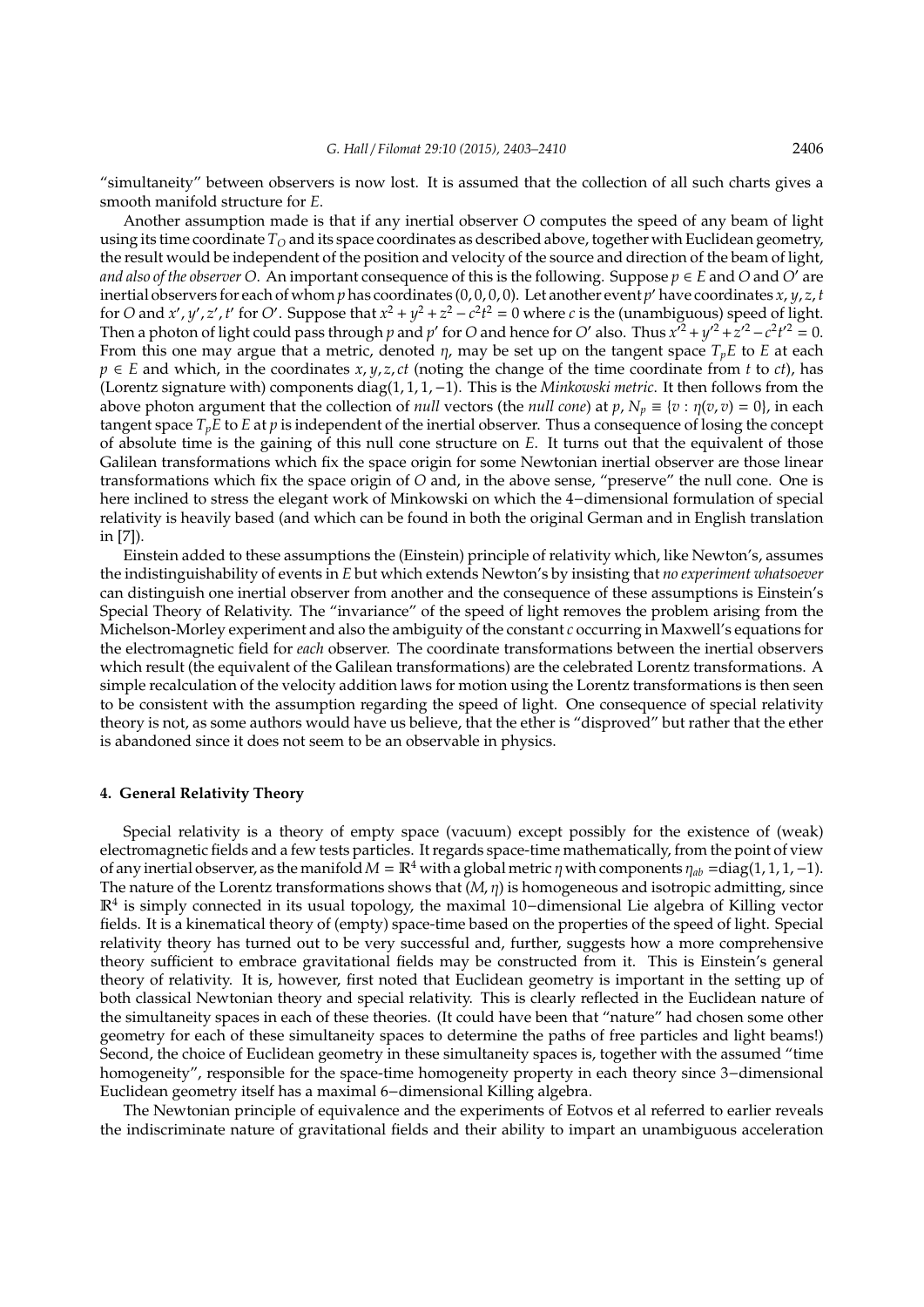to particles coming under their influence. But the so-called "fictitious" (inertial) forces generated in (noninertial) reference frames accelerating with respect to inertial frames are similarly indiscriminate, imparting this same acceleration to all observed free particles. At a space-time event, no experiment seems to be able to distinguish between these two types of forces. This is the basis behind Einstein's lift experiment at that event. This suggests that a theory of gravitation may be developed which benefits from the ideas of special relativity and which incorporates this feature of indistinguishability within it. Thus one may try to simulate the acceleration of a particle in a gravitational field for some inertial observer *O* at some space-time point by a non-inertial observer O' in a region free of gravitational fields whose acceleration with respect to some inertial observer is precisely the negative of this acceleration. The coordinate transformation from *O* to *O'* at this event then changes the Minkowski metric components *at that event* from diag(1, 1, 1,−1) to some other symmetric array  $q_{ab}$  in *O'* and which is also of Lorentz signature. If this is done for all points (and which requires, in general, a different coordinate transformation at each point) the quantity  $q_{ab}$  thus obtained may be regarded, in some sense, as reflecting the gravitational field experienced by *O*. But  $g$  is not merely  $\eta$  in another coordinate system but is, in general, a quite different, Lorentz "metric" in the coordinate domain of *O*<sup>0</sup> and which may have a curvature tensor derived from its Levi-Civita connection which is non-zero. With this somewhat simplistic, physical reasoning, general relativity attempts to describe the gravitational field within a 4−dimensional manifold (the universe of events, *E*) admitting a Lorentz metric. One immediate advantage of this approach is that such a metric has, in general, lost the symmetry (homogeneity) properties inherent in Newtonian and special relativity theory and can thus accommodate more general gravitational fields lacking any form of symmetry. Indeed, the homogeneity and isotropy inherent in the background (Euclidean) geometry of classical Newtonian theory and special relativity theory and which are, in part, responsible for the relativity principles of Newton and Einstein, are now seen to be serious restrictions on the use of such geometry to describe gravitation.

The central ideas of general relativity [15] are, first and because of the assumed physical inability to distinguish between inertial forces and gravitational forces, there is no concept of an inertial observer. Also, just as in special relativity theory, absolute time is abandoned but now, in addition, absolute space is also rejected. The idea of space-time being a manifold with its attendant atlas of coordinate systems appeals since no distinction is now made between one coordinate system (observer) and another, on physical grounds (but, possibly, on grounds of convenience). In this sense, all observers are "equivalent". Second, Einstein assumed that a "space-time" consisted of a 4−dimensional manifold admitting a Lorentz metric, that is a pair  $(M, g)$ , with the geometry determined by  $g$  as, in some sense, representing the gravitational field and with q being subject to *Einstein's field equations* which will be introduced later. Here the unmistakable influence of Minkowski is vital (see [7]). Third and in analogy with Newton's second law being a second order differential equation (section 2), Einstein assumed that the paths of particles (their *world lines*) falling freely in a gravitational field should be the (second order) timelike geodesics arising from the Levi-Civita connection of g. Such paths are uniquely determined, at least locally, by the particle's initial position and (space-time) direction (4−velocity), the latter being equivalent to the particle's initial velocity. This is the *Einstein principle of equivalence* and appears in general relativity as an assumption rather than a theorem, as in Newtonian theory. Thus the force concept is abandoned, being replaced, as far as particle motion is concerned, by the gravitational field giving the geometry which, in turn, determines the timelike geodesics which the particles follow [15].

For the determination of the metric  $q$  Einstein supplied field equations and which, apparently and perhaps not surprisingly, took him a significant length of time to finalise. Recalling what was said in the first point of the previous paragraph, Einstein required these field equations to be the same for all coordinate systems (observers). This is usually referred to as *Einstein's principle of general covariance* and more will be said about it later. (The benefit to Einstein from the earlier pioneering work of Riemann [4] and others is clear.) Consider, first, the situation for a *vacuum* region of space-time (one in which there is no actual gravitating matter but which is under the influence of such matter). This covers the important problem of the dynamics of the solar system outside the sun and in which the planets are considered as point particles. The field equations in the vacuum case are simply that the Ricci tensor *Ricc* resulting from the curvature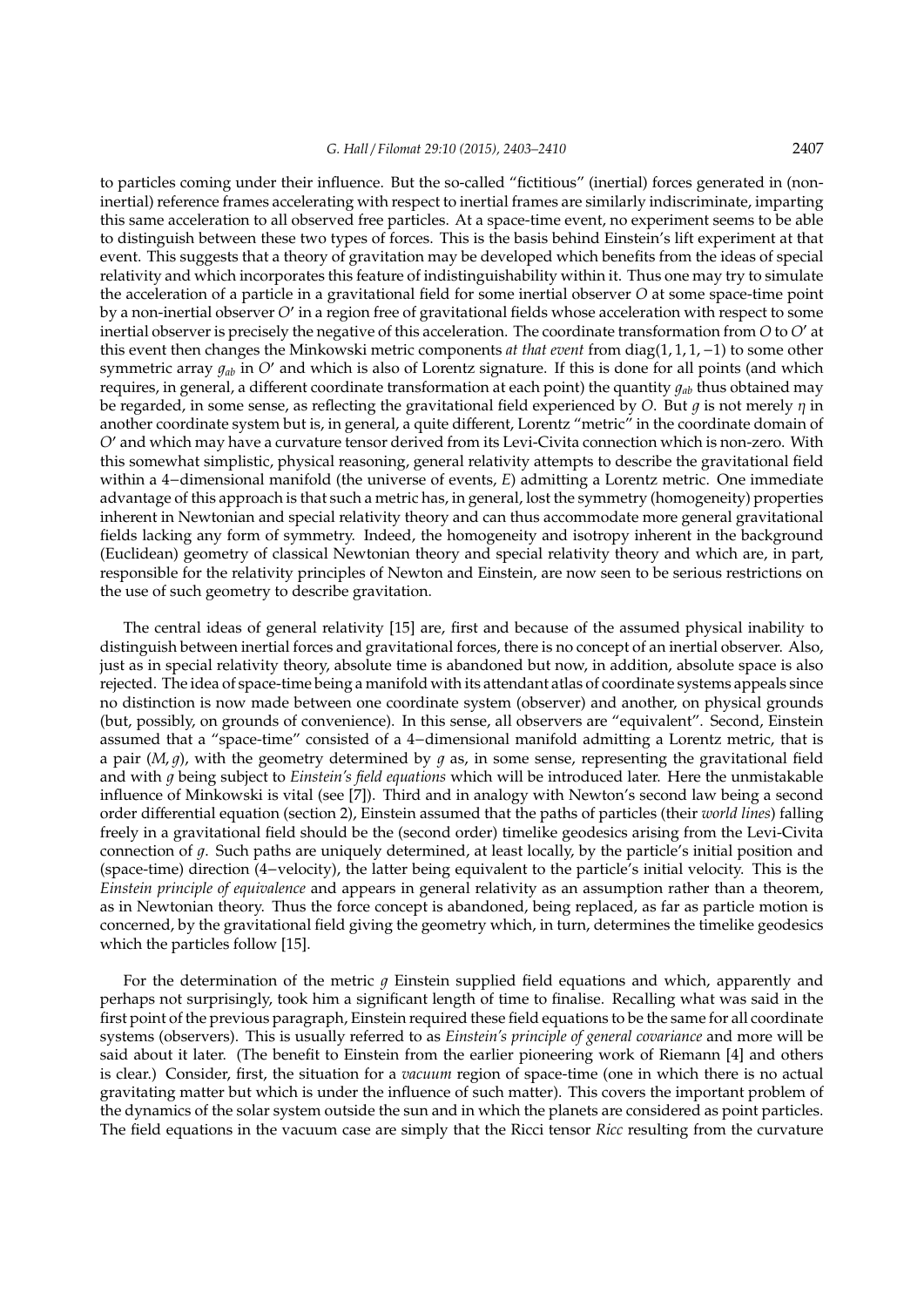tensor associated with the Levi-Civita connection of  $q$  is zero, that is

$$
Ricc = 0 \tag{2}
$$

(or, in components,  $R_{ab} = 0$ ). These are ten non-linear, second order, partial differential equations for finding (or at least restricting)  $q$ . Since they are tensor equations, the above demand that such field equations be "covariant" is clearly satisfied. Assuming the sun to be spherically symmetric and static, Einstein was able to find an approximate solution of these equations representing the gravitational field of the sun. From this he was able to explain the problem (which had defeated astronomers for some time) regarding the precession of the perihelion of planet Mercury and to introduce two further concepts; the shift of the frequency of spectral lines in a gravitational field and the bending of light rays passing through a gravitational field. Each of these phenomena has been verified experimentally. In 1916, K Schwarzshild was able to find the corresponding *exact* solution for such a (spherically symmetric, static), vacuum gravitational field and which depended on the fact that it admitted a 4−dimensional Killing algebra representing its spherical symmetric and static nature. (The static assumption could have been dropped as was shown later by Birkhoff.)

If the vacuum assumption is dropped, one requires some extra terms in the field equations to represent the matter content. Maxwell had, of course, already constructed his (3−dimensional, symmetric) electromagnetic *stress-energy tensor* and Minkowski had enlarged this to a (space-time, symmetric) electromagnetic energy-momentum tensor for Maxwell's equations within special relativity. Einstein extended this tensor to his general, symmetric, type (0, 2), second order, energy-momentum tensor *T*, with components *Tab* and which is supposed to represent the matter content of the (relevant part of the) universe and then wrote down his field equations in the general form

$$
G \equiv Ricc - \frac{R}{2}g = \kappa T \qquad (G_{ab} \equiv R_{ab} - \frac{R}{2}g_{ab} = \kappa T_{ab})
$$
\n(3)

where *G* is the Einstein tensor,  $R \equiv R_{ab}g^{ab}$  is the Ricci scalar, and  $\kappa$  is the Einstein gravitational constant. Since  $\kappa T_{ab}g^{ab} = -R$  these equations are easily shown to reduce to the vacuum field equations *Ricc* = 0 if *T* ≡ 0 on *M* and, in general, are to be solved once the exact form of the components of energy-momentum *Tab* are given. (Sometimes, for cosmological solutions, an extra term  $\Lambda g$  is included in the left hand side of (2) and (3) for some (so-called, cosmological) constant Λ). Examples of *T* for perfect fluid and electromagnetic sources of gravitation were, in fact, given by Einstein and the former was used by him in his first attempt at a cosmological model within general relativity theory [11]. If approximation techniques are used for weak and slowly changing gravitational fields in Einstein's theory (so that, for example, one assumes possible a choice of coordinates in which the metric  $q$  may be written as some small deviation from the Minkowski metric  $\eta$ ), one may recover the equations of classical gravitational theory. The Einstein field equations given here were painstaking developed by Einstein. In fact, the number of options for the left hand side of (3) are severely restricted as was argued by Eddington [9] and established much later by Lovelock [10]. For some considerable time after Einstein's original paper, the above mentioned Schwarzschild solution (and its "charged" equivalent) together with some cosmological models to be discussed later and a few other metrics (which included metrics representing wave-like solutions to (3)) were essentially the only exact solutions of Einstein's equations known. This has changed dramatically in the last few decades and a large compendium of known solutions can be found in the remarkable book [19].

Some final remarks can now be given on Einstein's formulation of general relativity theory. First, regarding the Einstein principle of equivalence, it can be shown that in many cases (and certainly in the vacuum case) the timelike geodesics themselves determine the metric uniquely (up to a constant conformal factor, that is, up to units of measurement). Thus the paths of particles falling freely in the important case of a vacuum gravitational field, according to Einstein's postulate, fix the metric in this sense (see [16–18]). Second, regarding Einstein's principle of covariance, a little more discussion is required. Suppose one starts with a study of Newtonian mechanics in a Cartesian coordinate system using the usual Lagrangian formulation and then rewrites Newton's equations in standard (configuration space) generalised coordinates. The resulting Euler-Lagrange equations are essentially just Newton's equations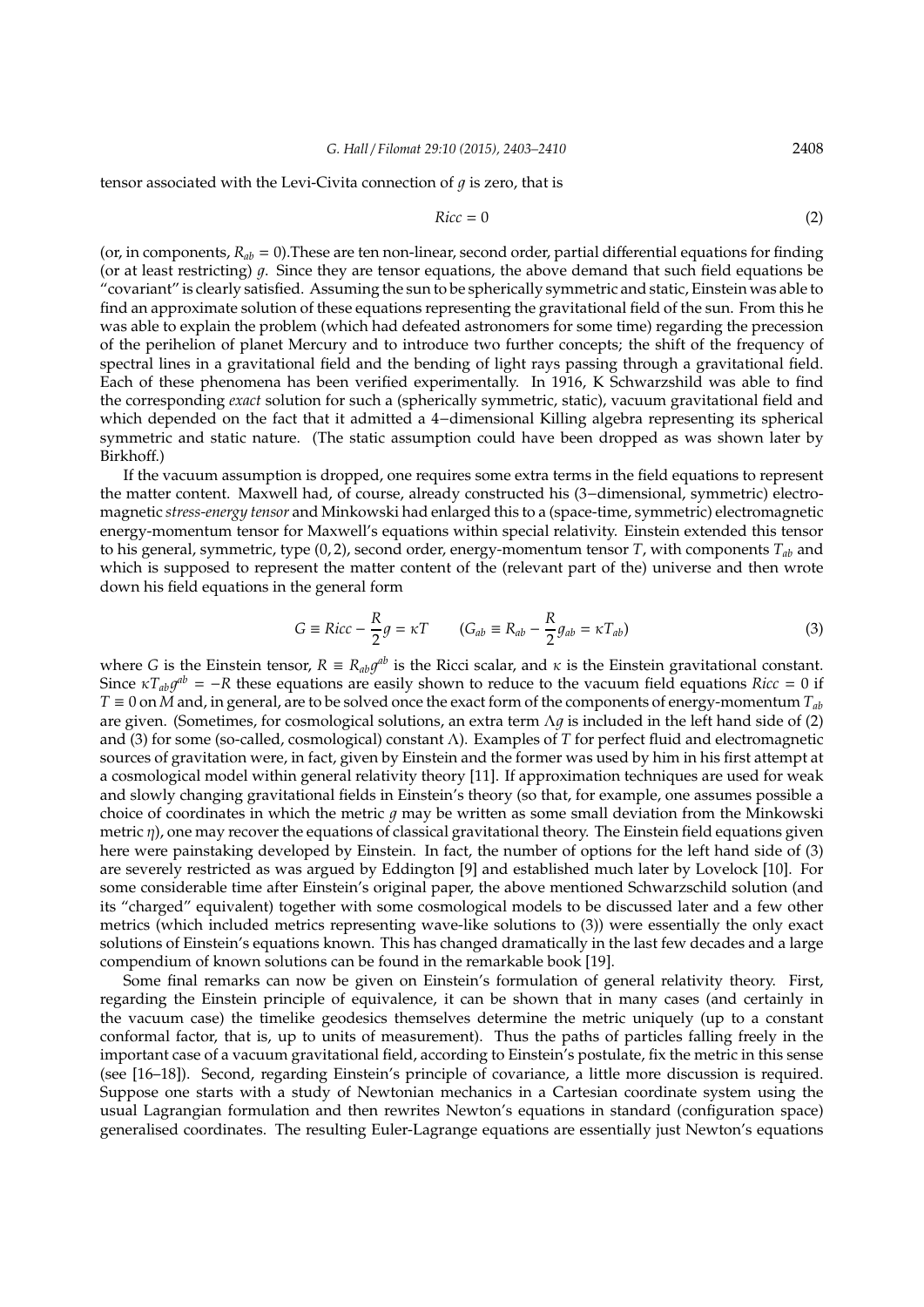in a "covariant" form. Has one succeeded in making Newton's theory generally covariant? This example, together with others (which include making Maxwell's equations generally covariant in special relativity by replacing certain partial derivatives with covariant derivatives) suggest that many theories can be made generally covariant and that such a principle is not so powerful (see [8]). However, in these examples, an extra field variable is introduced; the (configuration space) metric in the generalised coordinates of the first example and the (flat) metric in Minkowski space-time in the second. This extra variable does not occur in the field equations of the theory in discussion and is often referred to as an *absolute* variable, being imposed from the outset (as opposed to the other occurring variables which do take part in the field equations and are thus *dynamical* [5, 6]). The covariance referred to in general relativity theory is quite different; there the only field variable is the metric and it is dynamical. No absolute variables are required for such covariance. It is in this stronger sense that general relativity is generally covariant.

## **5. Cosmology**

In 1917, Einstein [11] published what was to be the first paper on relativistic cosmology. (It is remarked here that a cosmology can be based on Newtonian theory but contains several interpretative problems–see [13]). When Einstein wrote his paper the universe was understood to be, on the whole, static. Later, during the 1920s with the advent of the big telescopes, Hubble and others discovered that the universe was, in some sense, expanding and hence not static. This led to the "Hubble Law" of galactic expansion and later to the description "big bang" being applied to this model of the universe. The mathematicians were quick to respond to the question of modifying Einstein's original static universe so as to include this expansion. Their achievements can be summarised in the assumptions which follow. A cosmological model is an all-embracing theory of the universe and hence complicated but which can be approximated by a model which satisfies the conditions that (i) at each event, there exists an observer (called a *fundamental observer*) who "sees" no large-scale difference in one space direction from another (isotropy) and (ii) there exists a *cosmic time* for the universe such that any two fundamental observers have indistinguishable surroundings at the same cosmic time (homogeneity). Such assumptions lead to an energy-momentum tensor which is necessarily of the "perfect fluid" type and for which the tangent (4−velocity) to the fundamental observer at any point is a timelike eigenvector of it with respect to the metric at that point. They also reveal that the universe is a "conformally flat" manifold. [A more precise statement is [20] that a cosmological model is a pair  $(M, q)$ , as mentioned above, whose Killing algebra  $K(M)$  of global Killing vector fields on M is such that the isotropy subalgebra  $I_p \equiv \{X \in K(M) : X(p) = 0\}$  at  $p \in M$  acts transitively, through its local flows, on the set of all null directions at *m*. This is the isotropy assumption applied to all information in the incoming light beams at *m*. When allied to the mathematical structure of Killing orbits on *M* [21] it then follows that  $I_m$  is either Lie isomorphic to *so*(3) *at each*  $m \in M$  or to the full Lorentz algebra *at each m* ∈ *M*. The associated structure of the Killing orbits then leads to a natural cosmic time, the homogeneity condition and the usual mathematical cosmological models.] The general result of such assumptions (and some reasonable physics) is that the metric solution of Einstein's field equations is of the type discovered collectively by Friedmann, Robertson, Walker and Lemaitre and known as the FRWL models (for a history see [12]). If one rules out (the Einstein) static and constant curvature models, to arrive at generic FRWL models, the world lines of the fundamental observers constitute a unique family of geodesics (in the sense that through any  $p \in M$  passes a unique such geodesic world line). Any observer other than one of these (that is, an observer who is in non-trivial relative motion at *p* to the fundamental observer at *p*) will not observe isotropy. Thus in one sense, one achieves a form of "cosmological absolute space" (the rest space of the fundamental observers) but one which, unlike Newton's, has been determined by the physics of the universe. Only the fundamental observers will observe, for example, the isotropy of the microwave background radiation (usually taken to be the "leftovers" of the big bang, discovered in 1965 and which, for many, confirmed this theory of cosmology).